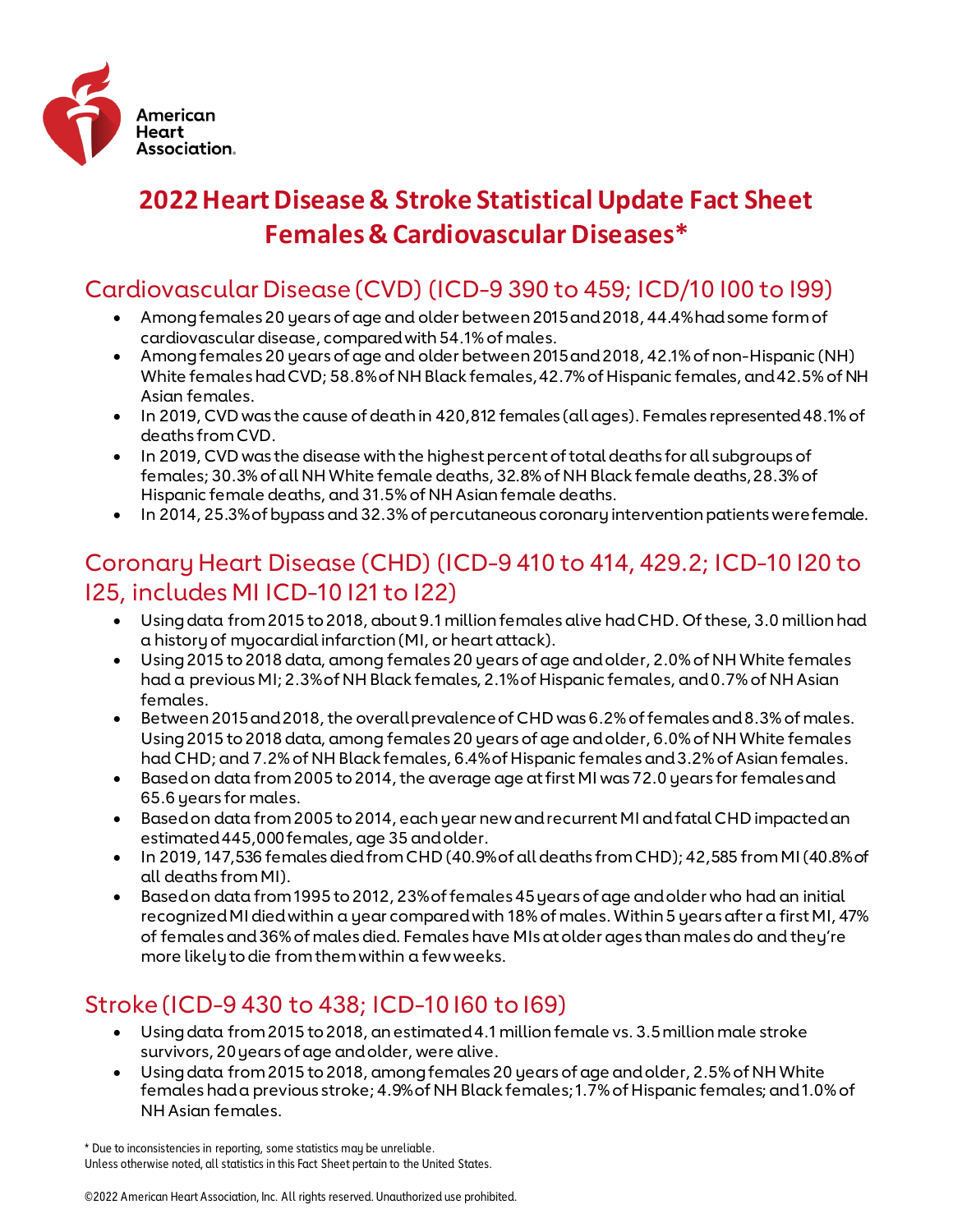#### Stroke (ICD-9 430 to 438; ICD-10 I60 to I69) (continued)

- The highest rates for stroke are in the oldest age groups.
- In 2019, stroke caused the deaths of 85,658 females (57.1% of total stroke deaths).

## High Blood Pressure (HBP) (ICD-9 401 to 404; ICD-10 I10 to I15)

- In 2015 to 2018, a higher percentage of males than females had hypertension up to 64 years of age. For individuals 65 years of age and older, the percentage of females with hypertension was higher than for males.
- Among females 20 years of age and older in 2015 to 2018, the following had HBP: 40.5% of NH White females; 57.6% of NH Black females; 40.8% of Hispanic females; and 42.1% of NH Asian females.
- Of females with HBP between 2015 and 2018, 22.7% of NH White females had their BP under control; 19.7% of NH Black females; 16.1% of Hispanic females, and 14.8% NH Asian females.
- In 2019, 52,621 females died from HBP. They represented 51.6% of deaths from HBP.

#### Heart Failure (HF) (ICD-9 428; ICD-10 I50)

- According to 2015 to 2018 data, about 2.6 million adult females have HF (1.7% of females). In 2014, about 505,000 new cases were diagnosed in females 55 years of age and older.
- Among females 20 years of age and older, 1.4% of NH White females have HF; 3.3% of NH Black females, 1.7% of Hispanic females, and 0.7% of NH Asian females.
- In 2019, there were 46,076 female deaths from HF (53.5% of HF deaths).

#### Smoking

- According to 2019 data, lifetime use of tobacco products for individuals 12 to 17 years of age was lower in females than males (11.0% vs 14.5%).
- Among adults 18 years of age and older in 2019, 12.7% of females and 15.3% of males were current smokers.
- In 2020, 18.7% of female high school students used e-cigarettes compared with 20.4% of male students.
- Among females who gave birth in 2017, 6.9% smoked cigarettes during pregnancy. Rates were highest for pregnant females 20 to 24 years of age and among NH American Indian and Alaska Native females at all ages.
- Worldwide, in 2020, tobacco caused 1.8 million female deaths and 6.3 million male deaths.

## High Blood Cholesterol and Other Lipids

- According to 2015 to 2018 data, among children 6 to 11 years of age, the mean total cholesterol level was 157.3 mg/dL; 157.4 mg/dL for males and 157.1 mg/dL for females.
- According to 2015 to 2018 data, among adolescents 12 to 19 years of age, the mean total cholesterol level was 155.1 mg/dL; 152.7 mg/dL for males and 157.5 mg/dL for females.

\* Due to inconsistencies in reporting, some statistics may be unreliable.

Unless otherwise noted, all statistics in this Fact Sheet pertain to the United States.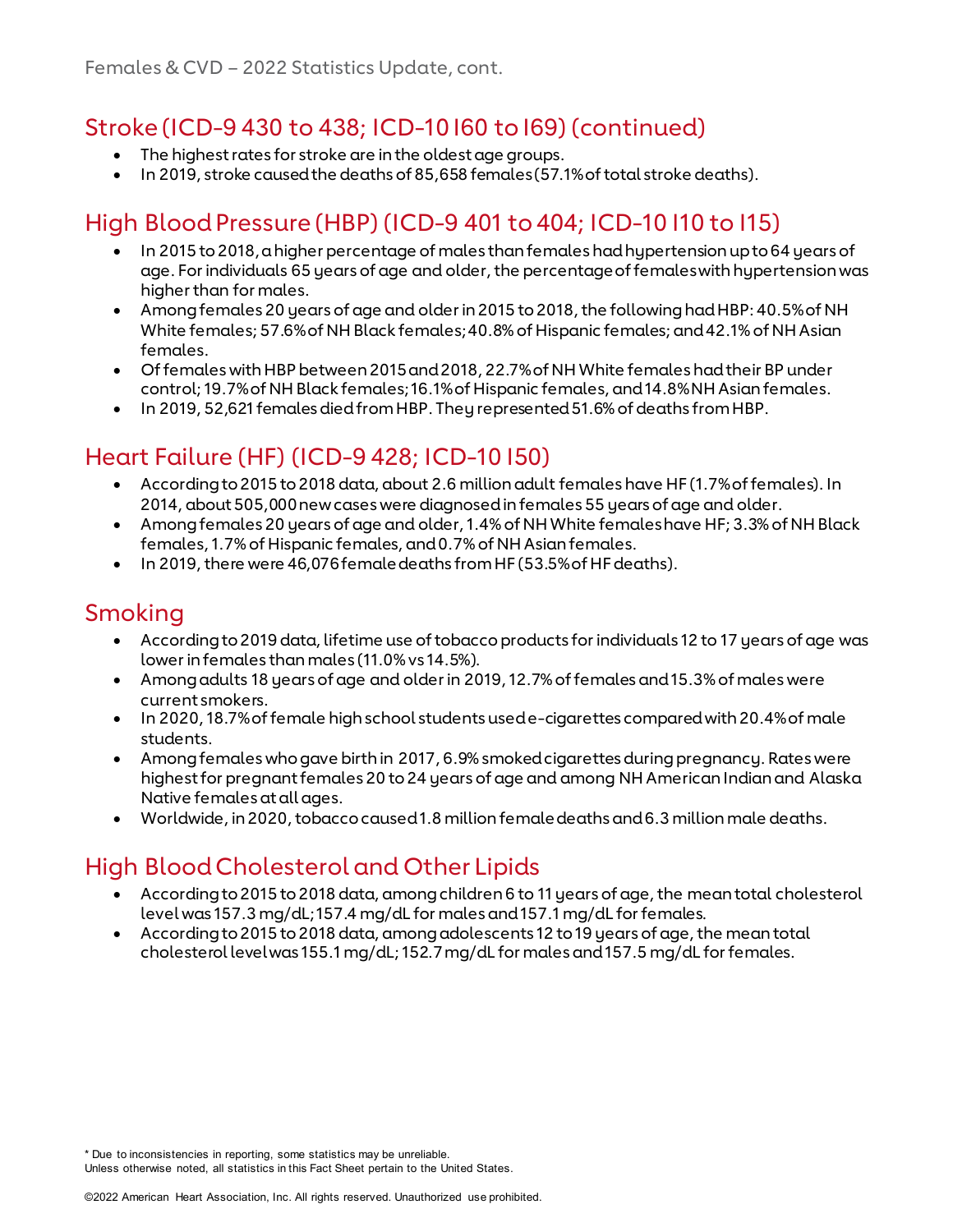### High Blood Cholesterol and Other Lipids (continued)

- Among adults 20 years of age and older in 2015 to 2018: o 35.3% of males and 40.4% of females had total cholesterol levels of 200 mg/dL or higher.
	- $\circ$  10.5% of males and 12.1% of females had total cholesterol levels of 240 mg/dL or higher.
		- o 27.4% of males and 28.1% of females had low-density lipoprotein (LDL) cholesterol of 130 mg/dL or higher.
		- $\circ$  26.6% of males and 8.5% of females had high-density lipoprotein (HDL) cholesterol less than 40 mg/dL.

#### Physical Inactivity

- In 2018, adult females were more likely than adult males to report inactivity.
- In 2019, fewer female students in grades 9-12 played video or computer games or used a computer for activities other than schoolwork for 3 or more hours on an average school day than male students; 44.6 vs. 47.5%.
- 27.4% of adult males and 20.8% of females met the 2018 Federal Physical Activity Guidelines for both aerobic and strengthening PA in 2018.

## Overweight and Obesity

Using data from 2015 to 2018:

- An estimated 35.8% of females 2 to 19 years of age are overweight or obese; 31.7% NH White females, 45.2% NH Black females, 43.8% Hispanic females, and 18.8% NH Asian females.
- Of all females 2 to 19 years of age, 18.0% are obese; 14.2% of NH White females, 27.1% of NH Black females, 23.4% of Hispanic females, and 7.4% of NH Asian females.
- An estimated 68.1% of females 20 years of age and older are overweight or obese; 65.4% of NH White females, 78.4% of NH Black females, 77.8% of Hispanic females, and 42.9% of NH Asian females.
- Of all adult females, 41.1% are obese; 38.7% of NH White females, 55.2% of NH Black females, 46.2% of Hispanic females, and 15.9% of NH Asian females.

## Diabetes (ICD-9 250; ICD-10 E10 to E14)

- Based on 2015 to 2018 data, of the estimated 28.2 million American adults with physiciandiagnosed diabetes, 12.7 million were females (9.0% of all females); 7.5% of NH White females, 13.2% of NH Black females, 13.1% of Hispanic females and 10.1% of NH Asian females.
- Based on 2015 to 2018 data, of the estimated 9.8 million Americans with undiagnosed diabetes, about 4.3 million were females (3.2% of all females); 2.9% of NH White females, 3.3% of NH Black females, 4.6% of Hispanic females, and 3.1% of NH Asian females.
- Based on 2015 to 2018 data, of the estimated 113.6 million Americans with prediabetes, about 50.5 million were females (38.9% of all females); 37.3% of NH White females; 30.3% of NH Black females, 41.2% of Hispanic females, and 42.3% of NH Asian females.
- In 2019, diabetes caused the deaths of 38,135 females.

\* Due to inconsistencies in reporting, some statistics may be unreliable.

Unless otherwise noted, all statistics in this Fact Sheet pertain to the United States.